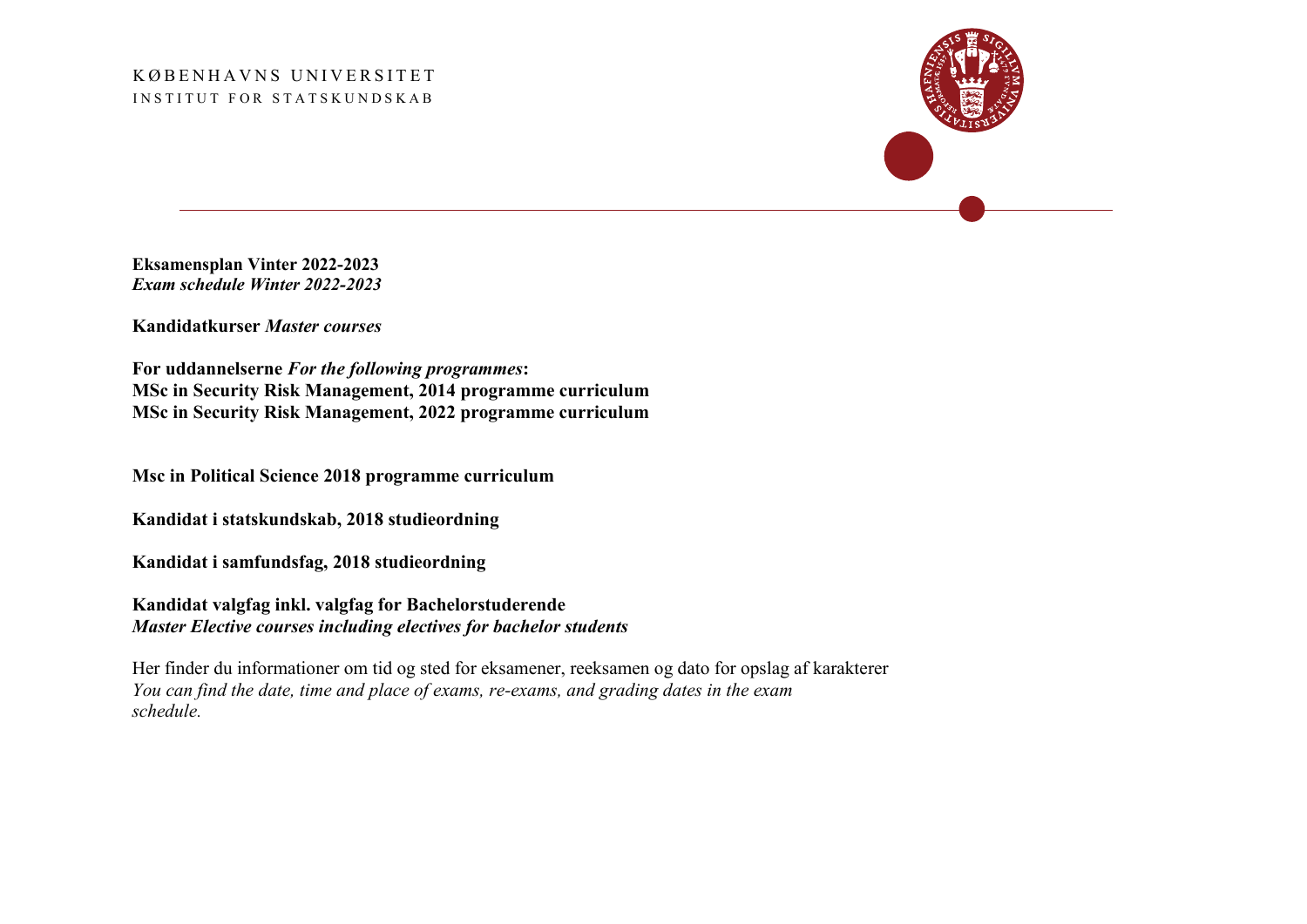## **Generel information** *General information*

- Hvis eksamensplanen bliver revideret i løbet af studieåret, vil ændringer være markeret med farve og dato for ændring.
- Anonymisering af skriftlige eksamener på følgende eksamenstyper: 10-timers bunden skriftlige hjemmeopgave, 3-dages bunden skriftlige hjemmeopgaver, 5-dages bunden skriftlig hjemmeopgave samt fri opgave. /
- Find anden relevant information om din uddannelse i den pågældende studieordning, i studieordningernes fællesdel, på KUnet og i [kurser.ku.dk.](https://kurser.ku.dk/)
- Har du eksamener på andre KU institutter, skal du give institutadministrationen besked senest den 14. november 2022 via mail: [mrm@ifs.ku.dk.](mailto:mrm@ifs.ku.dk)
- Kontakt studievejledningen, hvis du har spørgsmål omkring dispensation, tilmeldingsperioder, eksamen og reeksamen mv. [Studievejledningen.](https://polsci.ku.dk/uddannelser/Studievejledningen/)
- *If the exam schedule is revised during the academic year, changes will be marked with a color and date of change.*
- *Anonymising written exams in the following exam types: 10-hour written take-home assignment, 3-day written take-home assignments, 5-day written take-home assignment and free assignment.*
- *Find other relevant information about your MSc programme in the Academic regulations for the program, in the General programme regulations, at KUnet and in the course database [kurser.ku.dk.](https://kurser.ku.dk/)*
- *Do you have exams at other KU departments? Then please contact the study administration no later than 25 November 2022, e-mail: [mrm@ifs.ku.dk.](mailto:mrm@ifs.ku.dk)*

*Please contact the Student Advisory Service if you have enquiries about dispensation, registration and withdrawal, exams and re-ex*

*Maj/May 2022*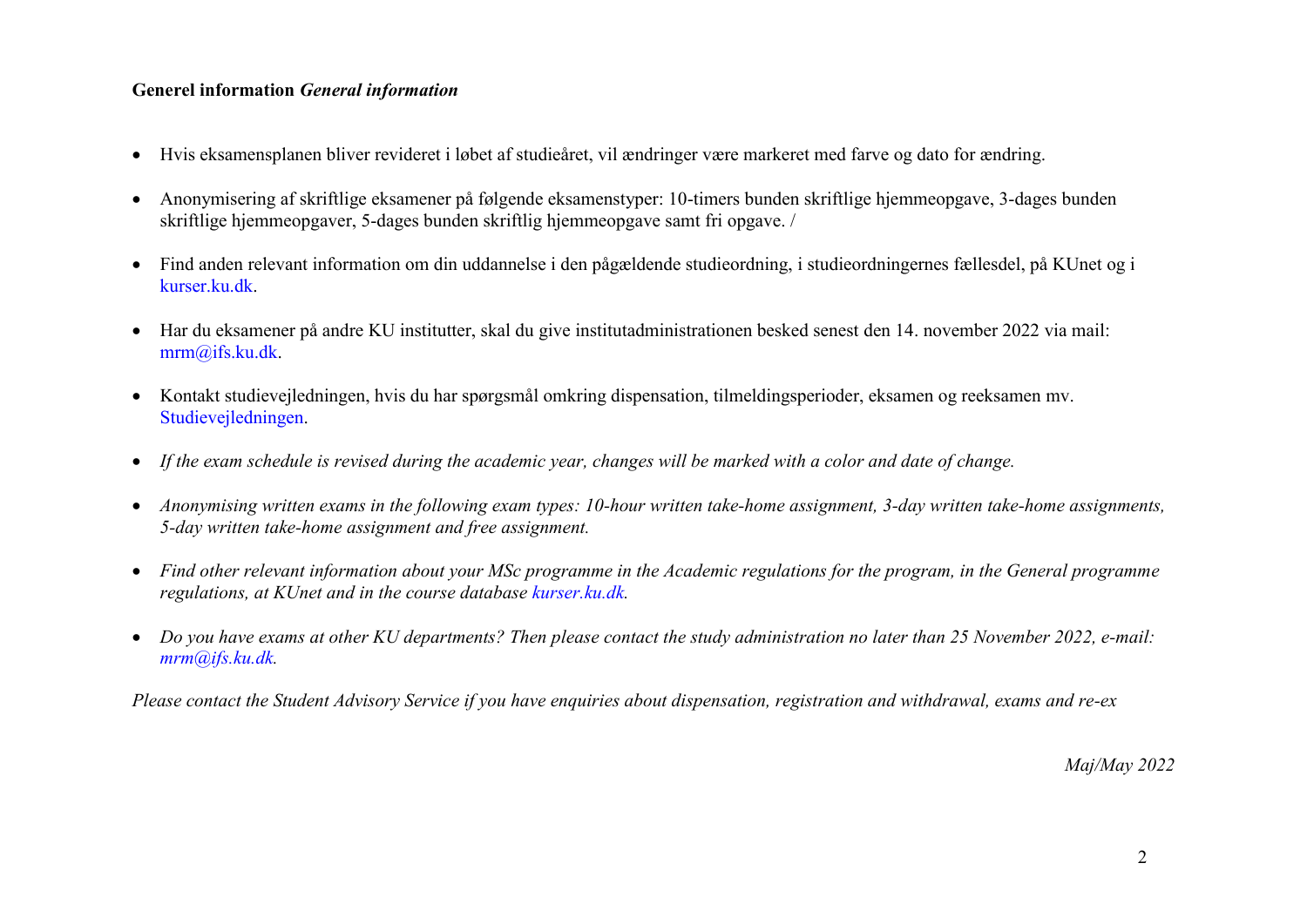| 1. semester                         | Forudsætningsopgaver<br><b>Exam assignments with</b><br><i>prerequisites</i> | Ordinær eksamen (V 22/23)<br><b>Ordinary examination</b> | <b>Reeksamen (VR 22/23)</b><br><b>Reexamination</b> |
|-------------------------------------|------------------------------------------------------------------------------|----------------------------------------------------------|-----------------------------------------------------|
| <b>Exam Title: Security Studies</b> | Eligibility for the exam is premised                                         | Exam: DE:                                                | <b>Reexam: DE:</b>                                  |
|                                     | on the completion of all casework                                            | Issue of question Thursday 15                            | Submission in DE:                                   |
| Exam code: ASRK22001E               | during the course, to be approved                                            | December at 12.00.                                       | Wednesday 8 February 2023 at                        |
|                                     | by the lecturer.                                                             | Submission in DE: Tuesday 20                             | 12.00                                               |
| <b>Exam form:</b>                   |                                                                              | December at 12.00                                        |                                                     |
| 5 days exam                         | Submission of the case assignment                                            |                                                          | <b>Grading dates:</b>                               |
| <b>Reexam:</b> Free assignment      | on Absalon: Thursday 3 November                                              | <b>Grading dates:</b>                                    | Monday 27 February 2023 at 16:00                    |
|                                     | 2022                                                                         | Tuesday 24 January at 16:00                              |                                                     |
| <b>Examvenue:</b>                   |                                                                              |                                                          |                                                     |
| Absalon/Digital Exam (DE)           |                                                                              |                                                          |                                                     |
|                                     |                                                                              |                                                          |                                                     |
| <b>Course Coordinator:</b>          |                                                                              |                                                          |                                                     |
| <b>Ben Rosamond</b>                 |                                                                              |                                                          |                                                     |
|                                     |                                                                              |                                                          |                                                     |

**MSc in Security Risk Management, 2022 programme curriculum, mandatory courses:**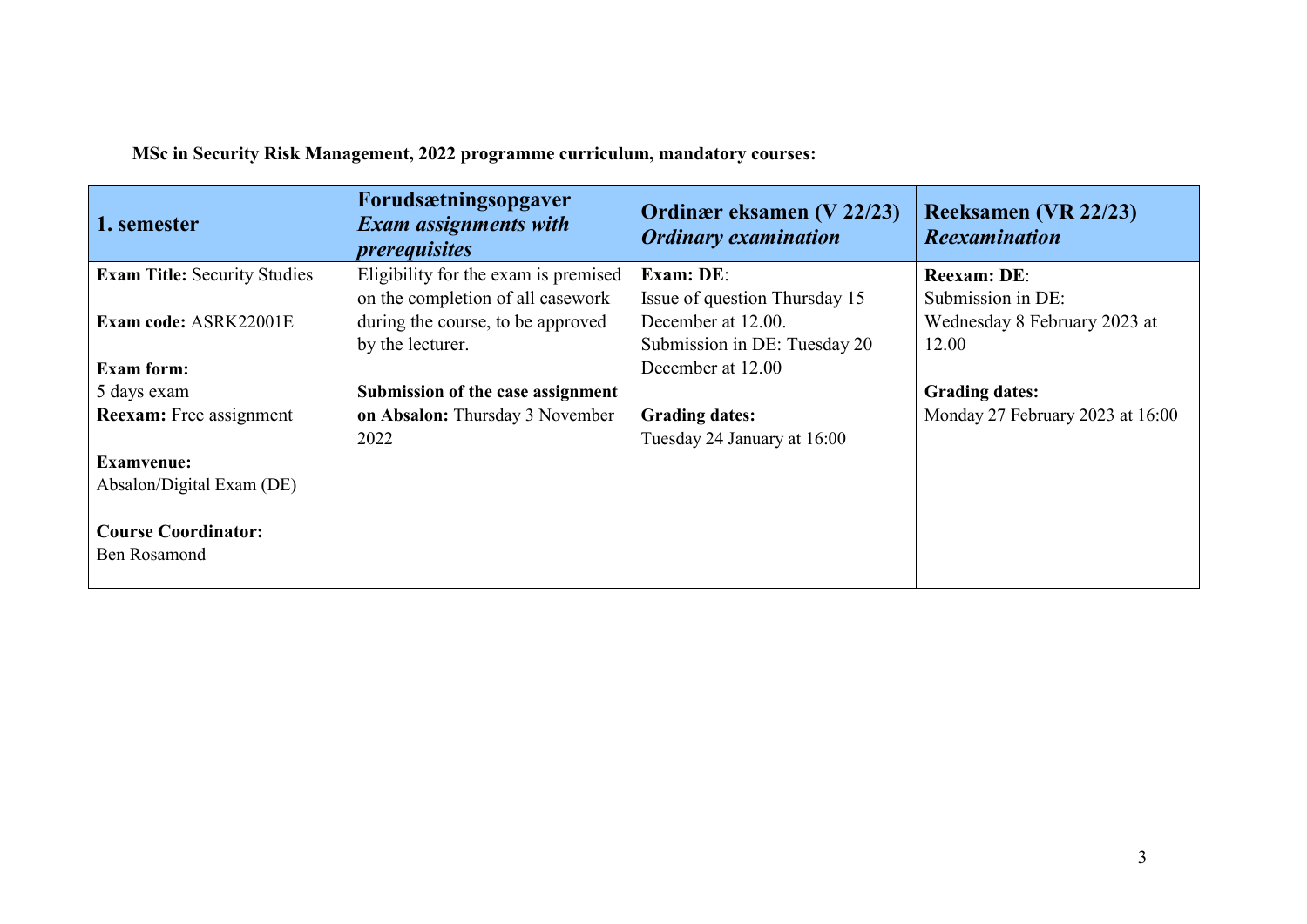| 1. semester                             | Forudsætningsopgaver<br><b>Exam assignments with</b><br><i>prerequisites</i> | Ordinær eksamen (V 22/23)<br><b>Ordinary examination</b> | <b>Reeksamen (VR 22/23)</b><br><b>Reexamination</b> |
|-----------------------------------------|------------------------------------------------------------------------------|----------------------------------------------------------|-----------------------------------------------------|
| <b>Exam Title: Risk Analysis</b>        | Eligibility for the exam is premised                                         | DE:                                                      | Submission of Synopsis: Tuesday 7.                  |
|                                         | on the completion and oral                                                   | <b>Submission of Synopsis:</b>                           | February at 12:00                                   |
| Exam code: ASRK22002E                   | presentation of the analysis during                                          | Monday 5. December at 12:00                              |                                                     |
|                                         | the course, to be approved by the                                            |                                                          | Time schedule for the oral reexam                   |
| <b>Exam form:</b>                       | lecturer.                                                                    | Time schedule for the oral exam will                     | will be published Friday 10 February                |
| Oral examination based on               |                                                                              | be published at Friday 16 December                       | at 16:00                                            |
| synopsis                                |                                                                              | at 16:00                                                 |                                                     |
|                                         |                                                                              |                                                          | Oral exams:                                         |
| <b>Eksamenssted:</b>                    |                                                                              | Oral exams:                                              | 20-24 February- Week 8                              |
| Digital Exam (DE)/ Department           |                                                                              | $23 - 27$ January - Week 4                               |                                                     |
| of Political Science                    |                                                                              |                                                          | <b>Grading dates:</b>                               |
|                                         |                                                                              | <b>Grading dates:</b>                                    | Monday 27 February at 16.00                         |
| Kursusansvarlig:<br><b>Ben Rosamond</b> |                                                                              | Monday 30 January at 16.00                               |                                                     |
|                                         |                                                                              |                                                          |                                                     |
| Exam Title: Organization and            | Eligibility for the exam is premised                                         | <b>Exam: DE:</b> Issue of question                       | Reexam: DE:                                         |
| <b>Risk</b>                             | on the completion of all casework                                            | Wednesday 4 January 2023 at                              | Wednesday 8 February 2023 at                        |
| Exam code: ASRK22003E                   | during the course, to be approved                                            | 12.00.                                                   | 12.00                                               |
|                                         | by the lecturer.                                                             | Submission in DE: Monday 9                               |                                                     |
| <b>Exam form:</b>                       |                                                                              | January 2023 at 12.00                                    | <b>Grading dates:</b>                               |
| 5 days exam                             | Submission of the case assignment                                            |                                                          | Monday 27 February 2023 at 16:00                    |
| <b>Reexam:</b> Free assignment          | on Absalon: Wednesday 16                                                     | <b>Grading dates:</b>                                    |                                                     |
|                                         | November 2022                                                                | Tuesday 24 January 2023                                  |                                                     |
| <b>Eksamenssted:</b>                    |                                                                              |                                                          |                                                     |
| Absalon/Digital Exam (DE)               |                                                                              |                                                          |                                                     |
|                                         |                                                                              |                                                          |                                                     |
| Kursusansvarlig:                        |                                                                              |                                                          |                                                     |
| <b>Anders Esmark</b>                    |                                                                              |                                                          |                                                     |
|                                         |                                                                              |                                                          |                                                     |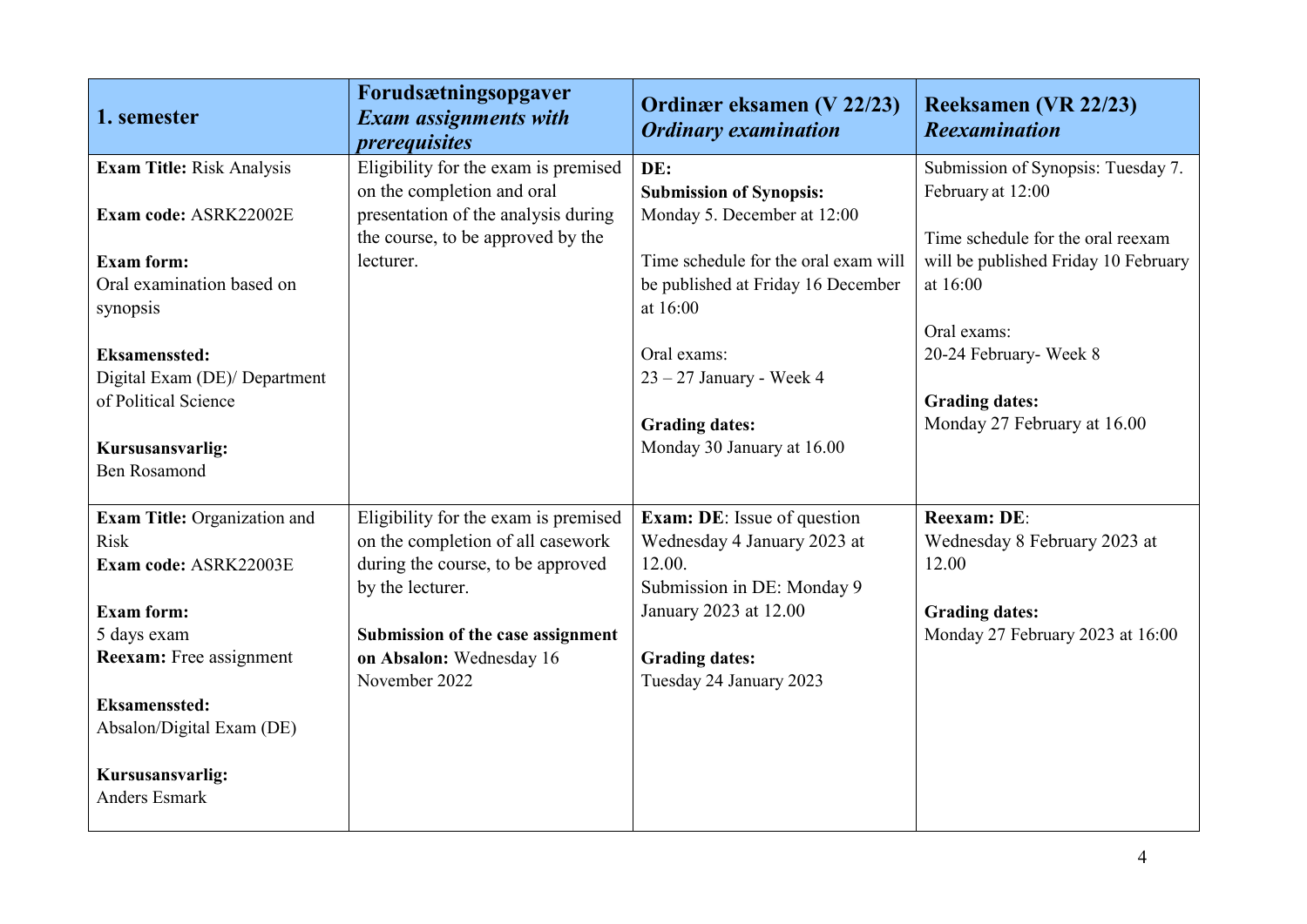| 1. semester                      | Forudsætningsopgaver<br><b>Exam assignments with</b><br><i>prerequisites</i> | Ordinær eksamen (V 22/23)<br><b>Ordinary examination</b> | Reeksamen (VR 22/23)<br><b>Reexamination</b> |
|----------------------------------|------------------------------------------------------------------------------|----------------------------------------------------------|----------------------------------------------|
| <b>Exam Title:</b> Knowledge and | Eligibility for the exam is premised                                         |                                                          | <b>Reexam: DE:</b>                           |
| Methods                          | on the completion of all casework                                            | <b>Exam: DE:</b> Issue of question                       | Wednesday 8 February 2023 at                 |
| <b>Exam code: ASRK22004E</b>     | during the course, to be approved                                            | Wednesday 11 January 2023 at                             | 12.00                                        |
|                                  | by the lecturer.                                                             | 12.00.                                                   |                                              |
| <b>Exam form:</b>                |                                                                              | Submission in DE: Monday 16                              | <b>Grading dates:</b>                        |
| 5 days exam                      | Submission of the case assignment                                            | January 2023 at 12.00                                    | Monday 27 February 2023 at 16:00             |
| <b>Reexam:</b> Free assignment   | on Absalon: Wednesday 23                                                     |                                                          |                                              |
|                                  | November 2022                                                                | <b>Grading dates:</b>                                    |                                              |
| <b>Eksamenssted:</b>             |                                                                              | Tuesday 24 January 2023                                  |                                              |
| Absalon/Digital Exam (DE)        |                                                                              |                                                          |                                              |
| Kursusansvarlig:                 |                                                                              |                                                          |                                              |
| Jonathan Luke Austin             |                                                                              |                                                          |                                              |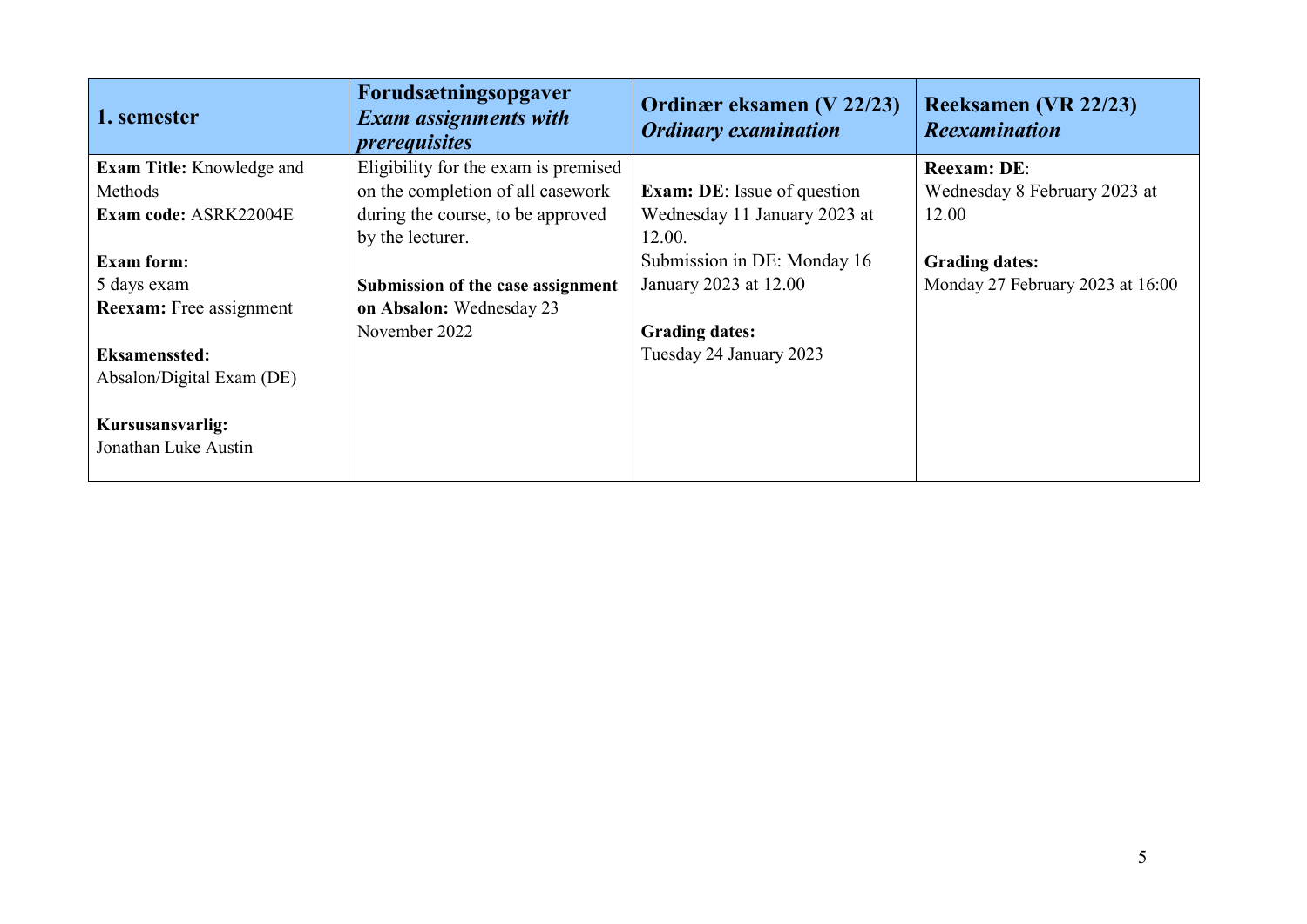| Kandidat i samfundsfag,<br>2018 studieordning                          | Forudsætningsopgaver                                                                                                         | <b>Ordinær eksamen (V 22/23)</b><br><b>Ordinary Exam</b>     | <b>Reeksamen (VR 22/23)</b><br><b>Scheduled dates, reexaminations</b> |
|------------------------------------------------------------------------|------------------------------------------------------------------------------------------------------------------------------|--------------------------------------------------------------|-----------------------------------------------------------------------|
| Fag: Samfundsfag: Profession<br>og Praksis<br>Eksamenskode: ASTK18001E | Skriveøvelser: øvelse udleveres og<br>afleveres i Absalon:                                                                   | <b>Aflevering DE:</b><br>Tirsdag den 3. januar kl. 12.00.    | Aflevering DE: Mandag den 6.<br>februar kl. 12.00.                    |
| <b>Eksamensform:</b><br>Fri hjemmeopgave                               | <b>1.skriveøvelse:</b> Aflevering: Fredag<br>d. 7. oktober kl. 12.00.<br>Genaflevering: Fredag d. 21.                        | <b>Resultater senest:</b><br>Tirsdag d. 24. januar kl. 16.00 | <b>Resultater senest:</b><br>Mandag d. 27. februar kl. 16.00          |
| <b>Eksamenssted:</b><br>Digital Eksamen (DE)                           | oktober kl. 12.00<br>2. skriveøvelse: Aflevering:<br>Fredag d. 11. november kl. 12.00.                                       |                                                              |                                                                       |
| Kursusansvarlig:<br>Peter-Christian Brøndum                            | Genaflevering: Fredag d. 25.<br>november kl. 12.00                                                                           |                                                              |                                                                       |
|                                                                        | 3.skriveøvelse: Aflevering: Fredag<br>d. 2. december kl. 12.00.<br><b>Genaflevering:</b> Fredag d. 16.<br>december kl. 12.00 |                                                              |                                                                       |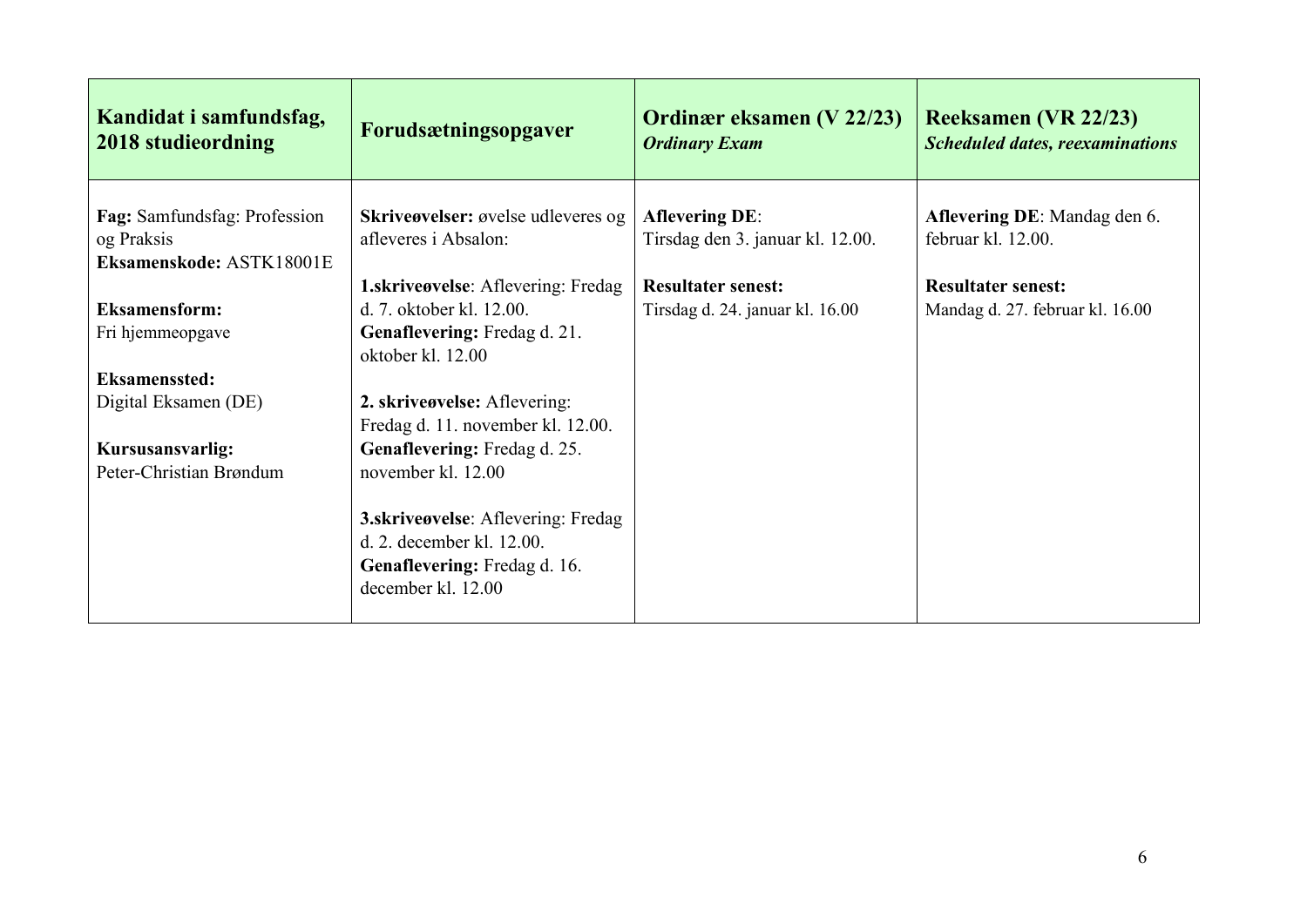| <b>Offentlig Ret</b>                                                                                                                                                           | Forudsætningsopgaver | Ordinær eksamen (V 22/23)                                    | <b>Reeksamen (VR 22/23)</b>                                  |
|--------------------------------------------------------------------------------------------------------------------------------------------------------------------------------|----------------------|--------------------------------------------------------------|--------------------------------------------------------------|
| <b>Public Law</b>                                                                                                                                                              |                      | <b>Ordinary Exam</b>                                         | <b>Scheduled dates, reexaminations</b>                       |
| Fag: Offentlig Ret                                                                                                                                                             |                      | DE:                                                          | DE:                                                          |
| Eksamenskode: ASTK18050E                                                                                                                                                       |                      | Mandag d. 9. januar                                          | Mandag d. 6. februar                                         |
| NB: Exam only in Danish                                                                                                                                                        |                      | kl. $10.00 - 20.00$ .                                        | kl. $10.00 - 20.00$ .                                        |
| <b>Eksamensform</b><br>10-timer bunden hjemmeopgave<br>Bemærk! Ny eksamensform.<br><b>Eksamenssted</b><br>Digital Eksamen (DE)<br>Kursusansvarlig<br>Dorte Sindbjerg Martinsen |                      | <b>Resultater senest:</b><br>Tirsdag d. 24. januar kl. 16.00 | <b>Resultater senest:</b><br>Mandag d. 27. februar kl. 16.00 |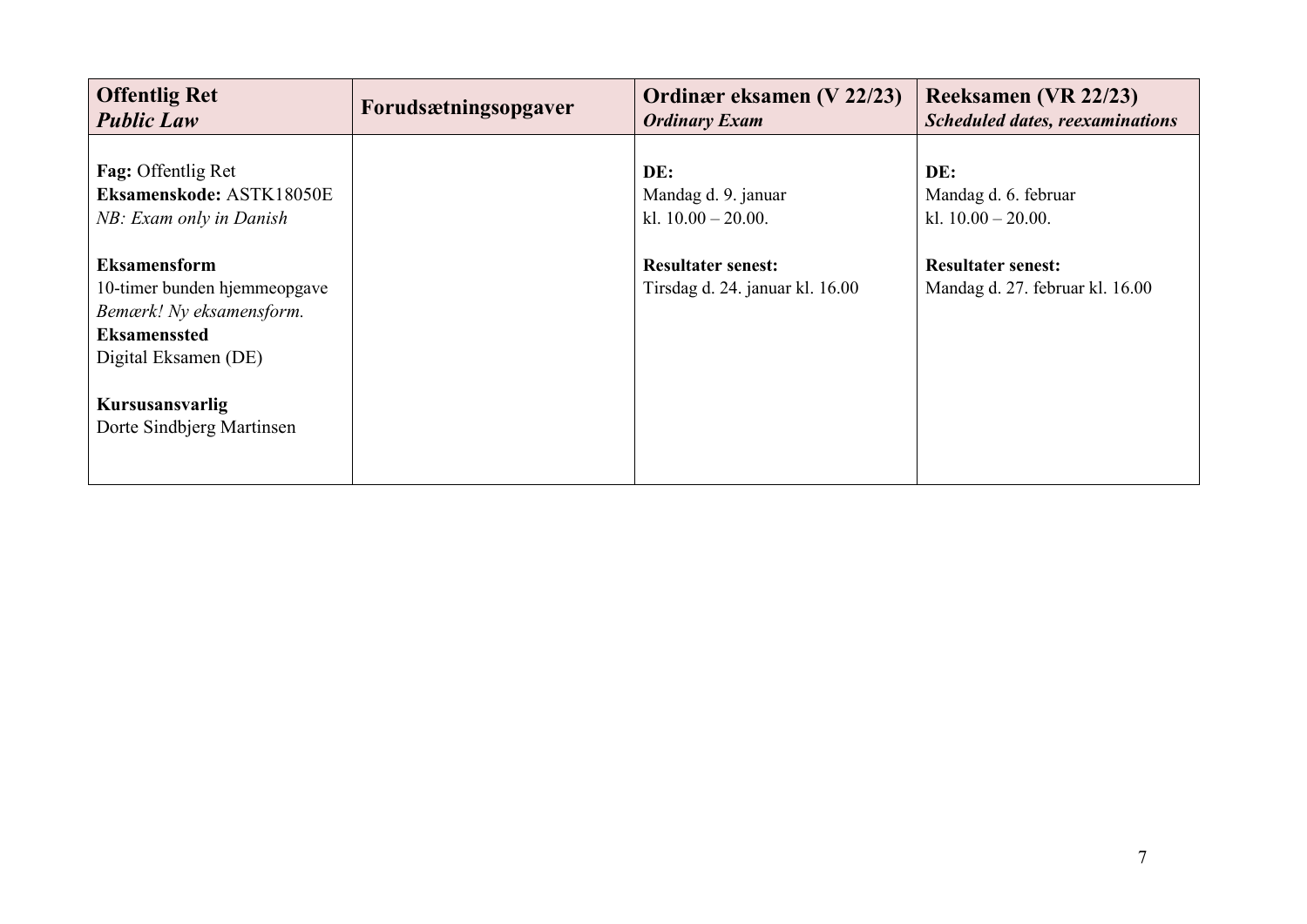| <b>Valgfag</b>                                                                           | Forudsætningsopgaver | Ordinær eksamen (V 22/23)                                                                                                                                                                       | <b>Reeksamen (VR 22/23)</b>                                                                                                                                                       |
|------------------------------------------------------------------------------------------|----------------------|-------------------------------------------------------------------------------------------------------------------------------------------------------------------------------------------------|-----------------------------------------------------------------------------------------------------------------------------------------------------------------------------------|
| <b>Elective courses</b>                                                                  |                      | <b>Ordinary Exam</b>                                                                                                                                                                            | <b>Scheduled dates, reexaminations</b>                                                                                                                                            |
| <b>Eksamensform/Exam form:</b>                                                           |                      | DE:                                                                                                                                                                                             | DE:                                                                                                                                                                               |
| Mundtlig eksamen på baggrund af                                                          |                      | <b>Aflevering af Synopsis:</b>                                                                                                                                                                  | <b>Aflevering af Synopsis:</b>                                                                                                                                                    |
| synopsis                                                                                 |                      | Mandag d. 5. december kl. 12.00                                                                                                                                                                 | Mandag d. 6. februar kl. 12.00                                                                                                                                                    |
| Oral examination based on                                                                |                      | Submission of Synopsis:                                                                                                                                                                         | Submission of Synopsis: Monday 6                                                                                                                                                  |
| synopsis                                                                                 |                      | Monday 5 December at 12.00                                                                                                                                                                      | February at 12.00                                                                                                                                                                 |
| <b>Eksamenssted/Exam venue:</b>                                                          |                      | Tidsplan eksamen offentliggøres                                                                                                                                                                 | Tidsplan reeksamen offentliggøres:                                                                                                                                                |
| Digital Eksamen (DE) Digital                                                             |                      | fredag d. 16. december kl. 16.00                                                                                                                                                                | fredag d. 10. februar kl. 16.00                                                                                                                                                   |
| $Exam$ (DE)                                                                              |                      | Time schedule for the oral exam will                                                                                                                                                            | Time schedule for the oral reexam                                                                                                                                                 |
| /Institut for Statskundskab                                                              |                      | be published Friday 16 December at                                                                                                                                                              | will be published Friday 10                                                                                                                                                       |
| Department of Political Science                                                          |                      | 16.00                                                                                                                                                                                           | February at 16.00                                                                                                                                                                 |
| Kursusansvarlig/<br>Course coordinator:<br>Se på kurser.ku.dk<br>Please see kurser.ku.dk |                      | <b>Mundtlig eksamen:</b><br>$16. - 27.$ januar<br>Oral exams:<br>$16 - 17$ january<br><b>Resultater senest/Grading dates:</b><br>Tirsdag d. 24. januar kl. 16.00<br>Tuesday 24 January at 16.00 | Mundtlig eksamen: 20-24. februar -<br>Oral exams: 20-24 February<br><b>Resultater senest:</b><br>Mandag d. 27. februar kl. 16.00<br>Grading dates:<br>Monday 27 February at 16.00 |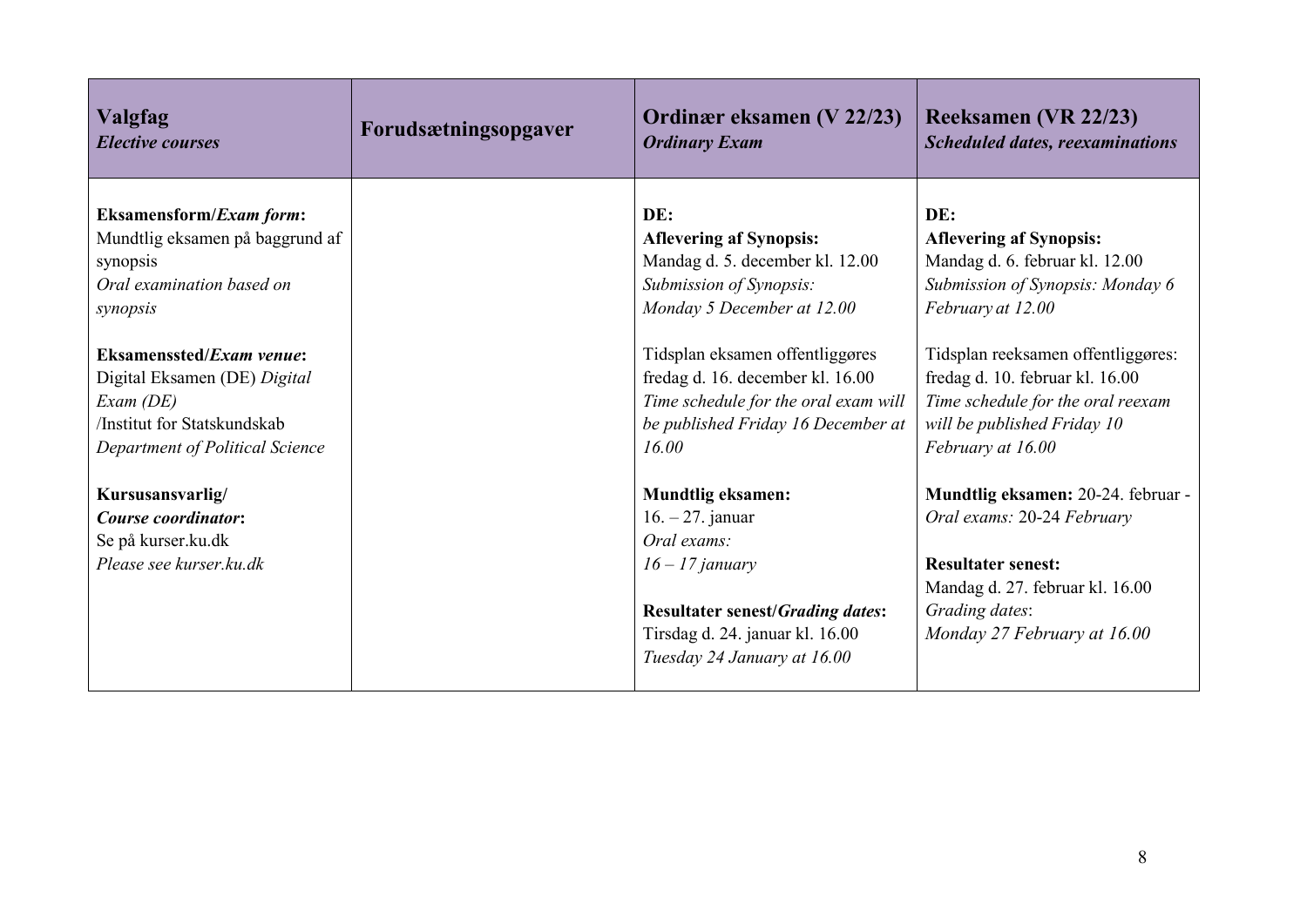| <b>Valgfag</b><br><b>Elective courses</b> | Forudsætningsopgaver | Ordinær eksamen (V 22/23)<br><b>Ordinary Exam</b> | Reeksamen (VR 22/23)<br><b>Scheduled dates, reexaminations</b> |
|-------------------------------------------|----------------------|---------------------------------------------------|----------------------------------------------------------------|
| Eksamensform/Exam form:                   |                      | Tidsplan eksamen offentliggøres                   | Tidsplan reeksamen offentliggøres:                             |
| Mundtlig eksamen med eller uden           |                      | fredag d. 16. december kl. 16.00                  | fredag d. 10. februar kl. 16.00                                |
| forberedelse                              |                      | Time schedule for the oral exam will              | Time schedule for the oral reexam                              |
| Oral exam with/without                    |                      | be published Friday 16 December at                | will be published Friday 10                                    |
| preparation                               |                      | 16.00                                             | February at 16.00                                              |
|                                           |                      |                                                   |                                                                |
| <b>Eksamenssted/Exam venue:</b>           |                      | <b>Mundtlig eksamen:</b>                          | <b>Mundtlig eksamen:</b>                                       |
| Institut for Statskundskab                |                      | $16. - 27.$ januar                                | 20-24. februar - Uge 8                                         |
| Department of Political Science           |                      | Oral exams:                                       | Oral exams:                                                    |
|                                           |                      | $16 - 17$ january                                 | 20-24 February- Week 8                                         |
| Kursusansvarlig/                          |                      |                                                   |                                                                |
| <b>Course coordinator:</b>                |                      | <b>Resultater senest/Grading dates:</b>           | <b>Resultater senest:</b>                                      |
| Se på kurser.ku.dk                        |                      | Tirsdag d. 24. januar kl. 16.00                   | Mandag d. 27. februar kl. 16.00                                |
| Please see kurser.ku.dk                   |                      | Tuesday 24 January at 16.00                       | Grading dates:                                                 |
|                                           |                      |                                                   | Monday 27 February at 16.00                                    |
|                                           |                      |                                                   |                                                                |
|                                           |                      |                                                   |                                                                |
|                                           |                      |                                                   |                                                                |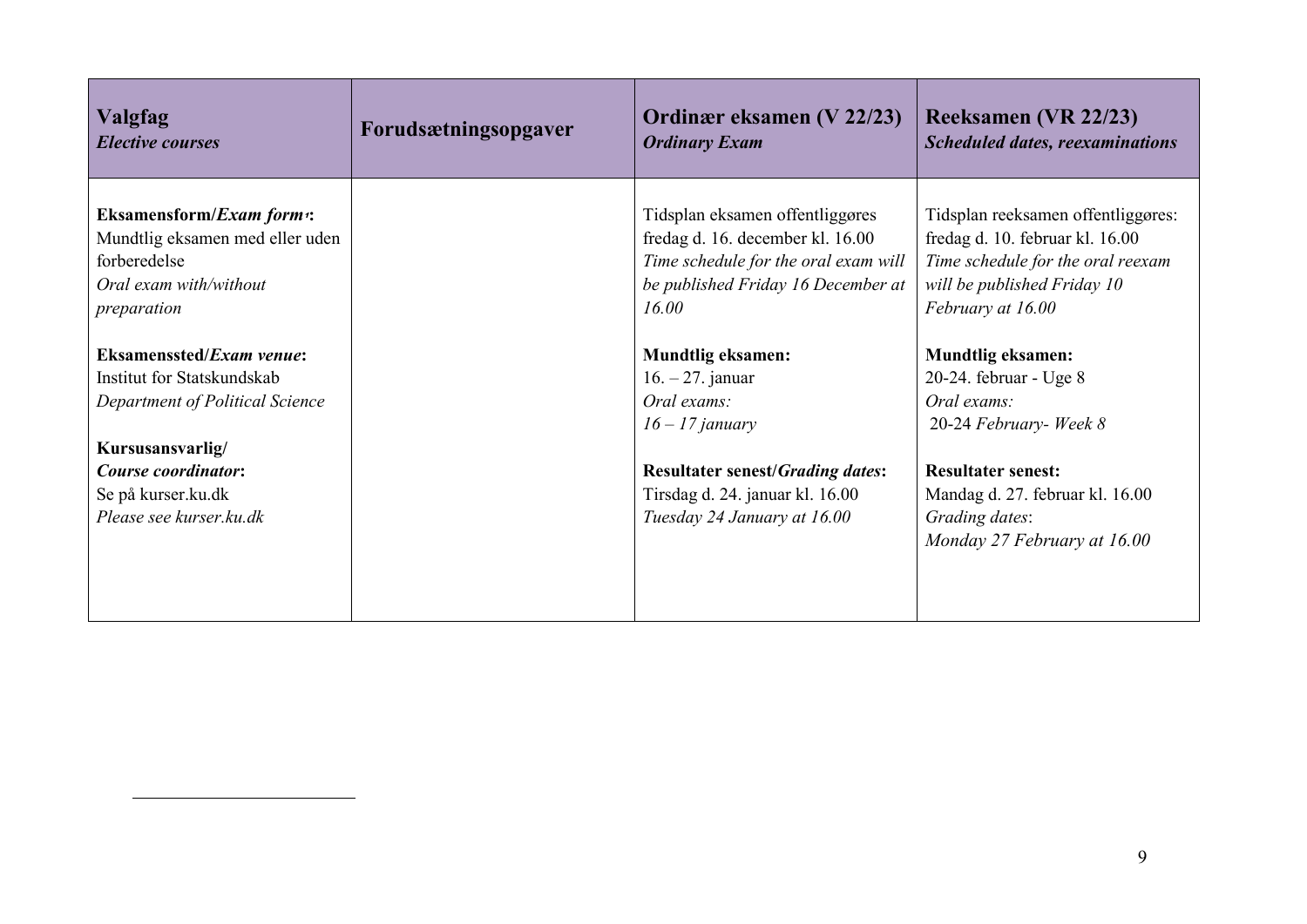| <b>Valgfag</b>                                                       | Forudsætningsopgaver | Ordinær eksamen (V 22/23)       | <b>Reeksamen (VR 22/23)</b>            |
|----------------------------------------------------------------------|----------------------|---------------------------------|----------------------------------------|
| <b>Elective courses</b>                                              |                      | <b>Ordinary Exam</b>            | <b>Scheduled dates, reexaminations</b> |
| <b>Eksamensform Exam form2:</b>                                      |                      | DE:                             | DE:                                    |
| Fri opgave (inklusiv eksaminer                                       |                      | Aflevering:                     | Aflevering:                            |
| hvor reeksamen er en fri opgave)                                     |                      | Mandag den 2. januar kl. 12.00  | Tirsdag d. 7. februar kl. 12.00        |
| Free assignment (including exams                                     |                      | Submission:                     | Submission: DE: Tuesday                |
| where the reexam is a free                                           |                      | DE: Monday 2 January at 12.00   | 7 February at 12.00                    |
| <i>assignment</i> )                                                  |                      | <b>Resultater senest:</b>       | <b>Resultater senest:</b>              |
| <b>Eksamenssted/Exam venue:</b>                                      |                      | Tirsdag d. 24. januar kl. 16.00 | Mandag d. 27. februar kl. 16.00        |
| Digital Eksamen (DE)                                                 |                      | Grading dates:                  | Grading dates:                         |
| Digital Exam (DE)                                                    |                      | Tuesday 24 January at 16.00     | Monday 27 February at 16.00            |
| Kursusansvarlig/<br><b>Course coordinator:</b><br>Se på kurser.ku.dk |                      |                                 |                                        |
| Please see kurser.ku.dk                                              |                      |                                 |                                        |
|                                                                      |                      |                                 |                                        |

<sup>&</sup>lt;sup>2</sup> NB! It is not possible for BA and MA students to join for a group exam together, as there are different require-ments for the assignment length.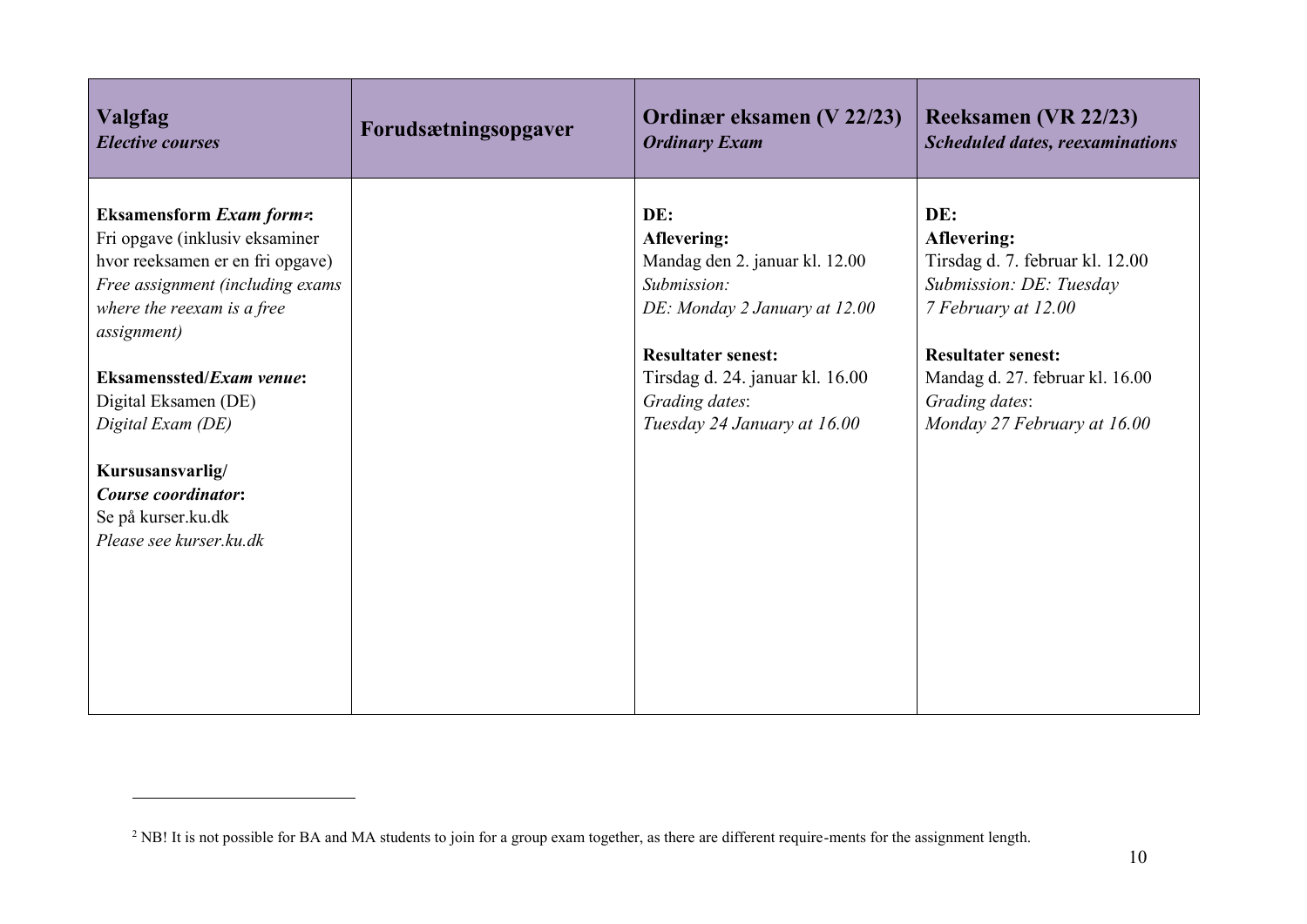| <b>Valgfag</b><br><b>Elective courses</b>          | Forudsætningsopgaver | Ordinær eksamen (V 22/23)<br><b>Ordinary Exam</b>                         | <b>Reeksamen (VR 22/23)</b><br><b>Scheduled dates, reexaminations</b> |
|----------------------------------------------------|----------------------|---------------------------------------------------------------------------|-----------------------------------------------------------------------|
| <b>Eksamensform/Exam forms:</b>                    |                      | <b>Eksamen</b> i DE:                                                      | Reeksamen i DE: Udl. Fredag d. 10.                                    |
| 3 dages hjemmeopgave<br>3-day take-home assignment |                      | Udl. Tirsdag d. 3. januar kl. 12.00<br>Afl. fredag d. 6. januar kl. 12.00 | februar kl. 12.00, afl. Mandag d. 13.<br>februar kl. 12.00            |
| <b>Eksamenssted/Exam venue:</b>                    |                      | <b>Exam</b> in $DE$ :                                                     | Reexam in DE: Issue of question                                       |
| Digital Eksamen (DE)                               |                      | Issue of question                                                         | Friday 10 February at 12.00                                           |
| Digital Exam(DE)                                   |                      | Tuesday 3 January at 12.00,                                               | Submission Monday 13 February at                                      |
|                                                    |                      | Submission                                                                | 12.00                                                                 |
| Kursusansvarlig/                                   |                      | Friday 6 January at 12.00                                                 |                                                                       |
| <b>Course coordinator:</b>                         |                      | <b>Resultater senest:</b>                                                 | <b>Resultater senest:</b>                                             |
| Se på kurser.ku.dk                                 |                      | Tirsdag d. 24. januar                                                     | Mandag d. 27. februar kl. 16.00                                       |
| Please see kurser.ku.dk                            |                      | k1 16.00                                                                  | Grading dates:                                                        |
|                                                    |                      | Grading dates:                                                            | Monday 27 February at 16.00                                           |
|                                                    |                      | Tuesday 24 January at 16.00                                               |                                                                       |
|                                                    |                      |                                                                           |                                                                       |
|                                                    |                      |                                                                           |                                                                       |
|                                                    |                      |                                                                           |                                                                       |
|                                                    |                      |                                                                           |                                                                       |
|                                                    |                      |                                                                           |                                                                       |

<sup>&</sup>lt;sup>3</sup> NB! It is not possible for BA and MA students to join for a group exam together, as there are different requirements for the assignment length.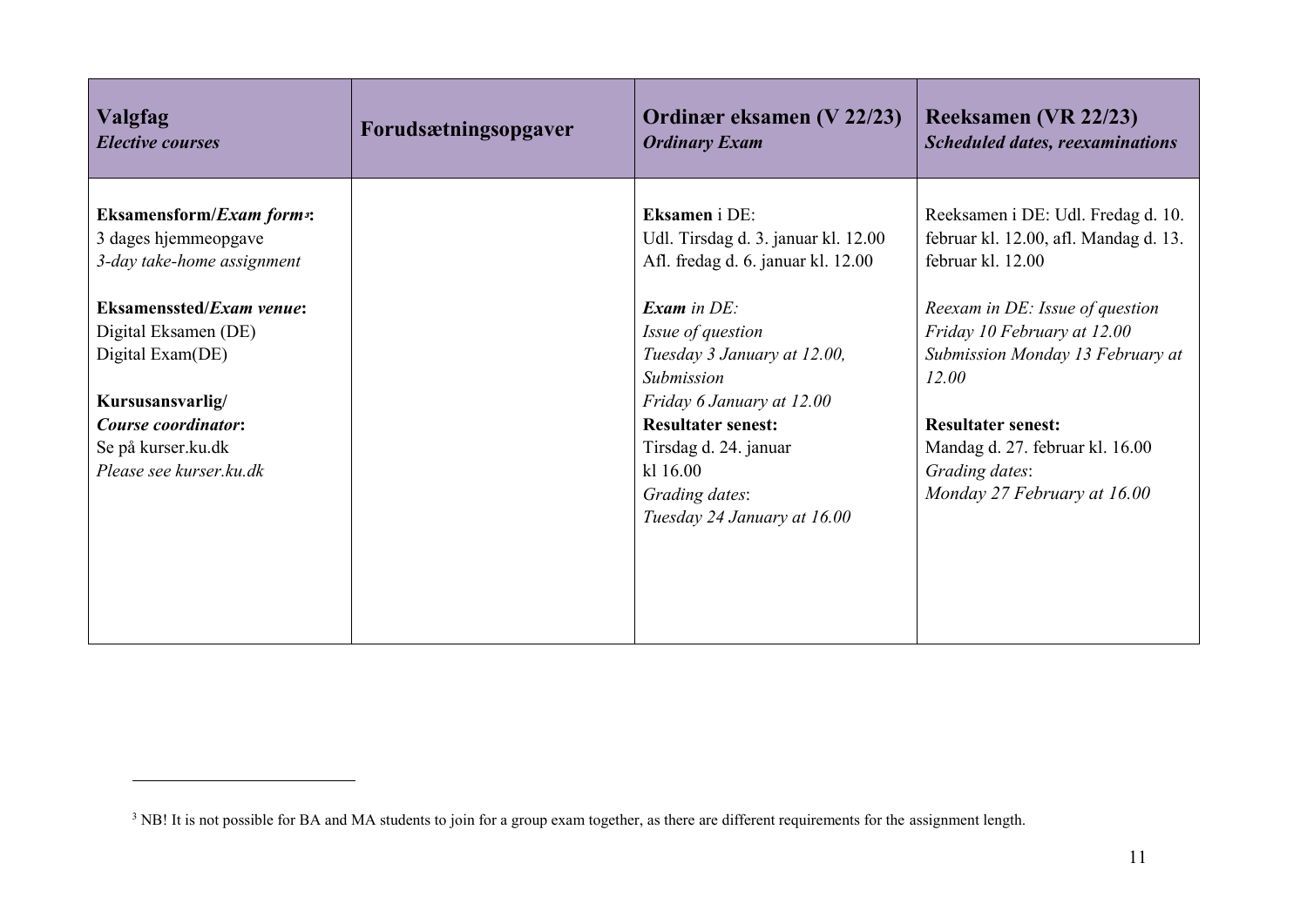| <b>Valgfag</b><br><b>Elective courses</b> | Forudsætningsopgaver                   | Ordinær eksamen (V 22/23)<br><b>Ordinary Exam</b> | Reeksamen (VR 22/23)<br><b>Scheduled dates, reexaminations</b> |
|-------------------------------------------|----------------------------------------|---------------------------------------------------|----------------------------------------------------------------|
|                                           | Aflevering af to opgaver i Absalon.    |                                                   |                                                                |
| <b>Eksamensform/Exam form4:</b>           | Opgaver kan bestås ved                 | <b>Resultater senest:</b>                         | Reeksamen: Fri opgave. Se under                                |
| Portefølje                                | genaflevering, hvis de ikke bestås     | Tirsdag d. 24. januar                             | Fri opgave omkring reeksamen                                   |
| Portfolio                                 | ved første aflevering.                 | kl 16.00                                          | The resit exam is passed through a                             |
|                                           | Kursusansvarlig fastlægger datoer      | Grading dates:                                    | free assignment at the re-                                     |
| <b>Eksamenssted Exam venue:</b>           | for aflevering og genaflevering.       | Tuesday 24 January at 16.00                       | examination period. For further                                |
| Absalon/                                  |                                        |                                                   | information, see under Free                                    |
| Digital Eksamen (DE)                      | The portfolio exam is passed by        |                                                   | assignments                                                    |
| Absalon/Digital Exam (DE)                 | submitting two compulsory              |                                                   |                                                                |
|                                           | assignments in Absalon during the      |                                                   |                                                                |
| Kursusansvarlig/                          | course. If an assignment is not        |                                                   |                                                                |
| Course coordinator:                       | approved on the first attempt, it may  |                                                   |                                                                |
| Se på kurser.ku.dk                        | be re-submitted once in revised form   |                                                   |                                                                |
| Please see kurser.ku.dk                   | on the re-submission.                  |                                                   |                                                                |
|                                           | The lecturer of the course decides the |                                                   |                                                                |
|                                           | submission and resubmission dates for  |                                                   |                                                                |
|                                           | the assignments.                       |                                                   |                                                                |
|                                           |                                        |                                                   |                                                                |
|                                           |                                        |                                                   |                                                                |
|                                           |                                        |                                                   |                                                                |

<sup>&</sup>lt;sup>4</sup> NB! It is not possible for BA and MA students to join for a group exam together, as there are different requirements for the assignment length.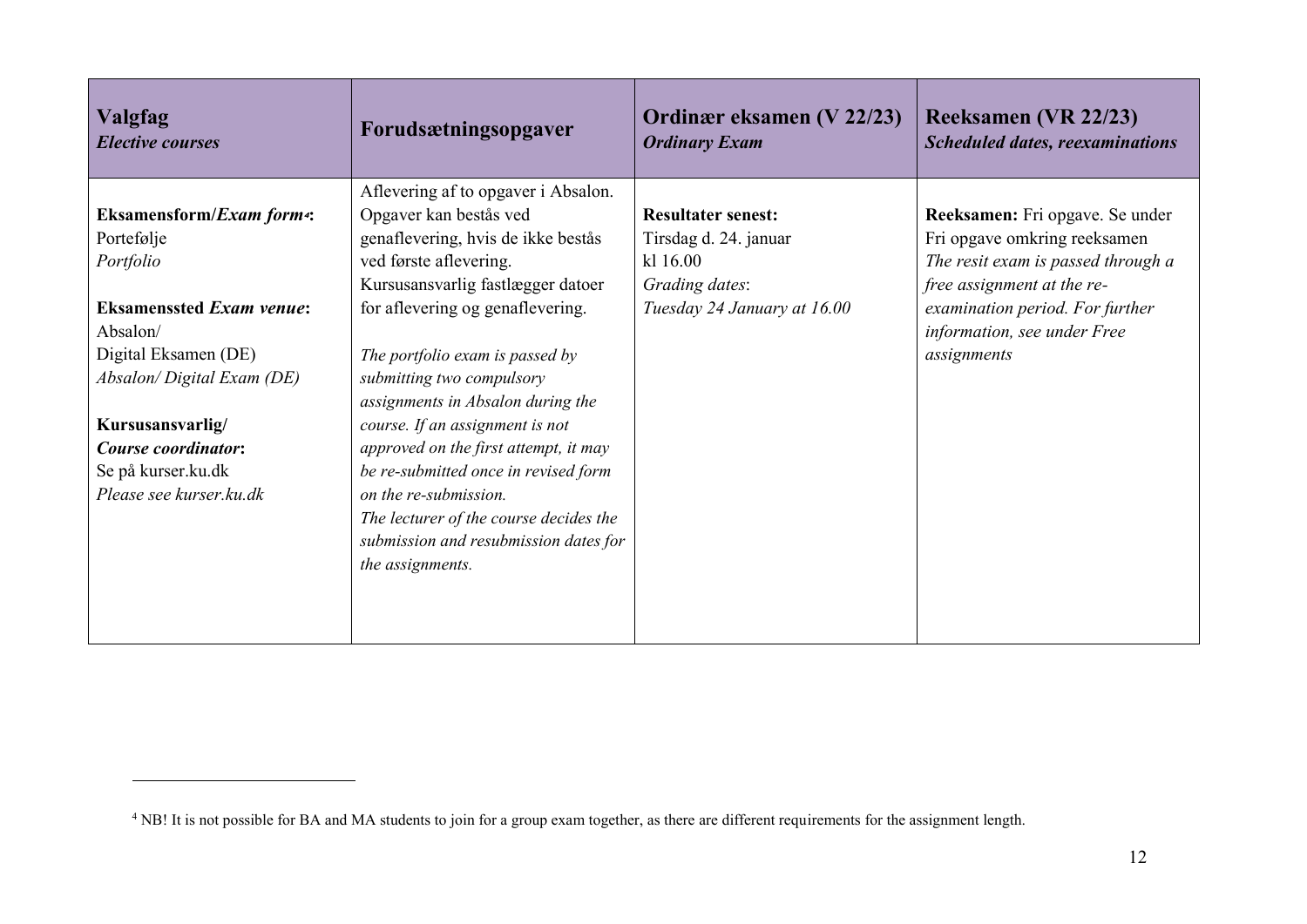| Projektorienteret forløb<br><b>Academic Internship</b><br><b>15 ECTS/30 ECTS</b> | Forudsætningsopgaver <sup>5</sup><br>Compulsory submission <sup>6</sup> | Ordinær eksamen (V 22/23)<br><b>Ordinary Exam</b> | Reeksamen (VR 22/23)<br><b>Scheduled dates, reexaminations</b> |
|----------------------------------------------------------------------------------|-------------------------------------------------------------------------|---------------------------------------------------|----------------------------------------------------------------|
| Fag- og stadskode Exam title                                                     | <b>Afleveringer i Absalon:</b>                                          | Eksamen i DE: aflevering onsdag                   | <b>Eksamen</b> i DE : Aflevering tirsdag                       |
| and code:                                                                        | <b>Submission in Absalon:</b>                                           | d. 4. januar kl. 12.00                            | d. 7. februar kl. 12.00                                        |
| 30 ECTS:                                                                         | 1. aflevering fredag d. 7. oktober                                      | <b>Exam</b> in DE: Submission                     | <b>Exam</b> in DE: Submission                                  |
| <b>ASTK15005E</b>                                                                | kl. 12.00                                                               | Wednesday 4 January at 12.00                      | Tuesday 7 February at 12.00                                    |
| 15 ECTS: ASTK15003E                                                              | 1st submission: Friday 7 October                                        |                                                   |                                                                |
| 15 ECTS 2.praktik/2nd                                                            | at 12.00                                                                | <b>Resultater senest:</b>                         | <b>Resultater senest:</b>                                      |
| internship: ASTK15007E                                                           | Første feedback aflevering fredag                                       | Tirsdag d. 24. januar                             | Mandag d. 27. februar kl. 16.00                                |
|                                                                                  | d. 21. oktober kl. 12.00                                                | kl 16.00                                          | Grading dates:                                                 |
| <b>Eksamensform Exam form:</b>                                                   | 1st feedback submission Friday 21                                       | Grading dates:                                    | Monday 27 February at 16.00                                    |
| Afleveringer, feedback og                                                        | October at 12.00                                                        | Tuesday 24 January at 16.00                       |                                                                |
| projektrapport                                                                   | 2. aflevering mandag d. 28.                                             |                                                   |                                                                |
| <b>Submissions, feedback and</b>                                                 | november kl. 12.00                                                      |                                                   |                                                                |
| project report                                                                   | 2nd submission Monday 28                                                |                                                   |                                                                |
|                                                                                  | November at 12.00                                                       |                                                   |                                                                |
| <b>Eksamenssted Exam venue:</b>                                                  | Anden feedback aflevering mandag                                        |                                                   |                                                                |
| Absalon/Digital Eksamen(DE)                                                      | d. 12. december kl. 12.00                                               |                                                   |                                                                |
| Absalon/Digital Exam (DE)                                                        | 2nd feedback Monday 12                                                  |                                                   |                                                                |
|                                                                                  | December at 12.00                                                       |                                                   |                                                                |
| Kursusansvarlig                                                                  |                                                                         |                                                   |                                                                |
| Exam responsible:                                                                |                                                                         |                                                   |                                                                |
| Vejleder                                                                         |                                                                         |                                                   |                                                                |
| Supervisor                                                                       |                                                                         |                                                   |                                                                |

**<sup>5</sup>** Det er en forudsætning at aflevere to opgaver i løbet af semesteret samt give feedback på andre studerendes opgaver, for at gå til ordinær eksamen

<sup>&</sup>lt;sup>6</sup> In order to participate in the ordinary exam, it is a prerequisite to submit two assignments during the semester and provide feedback on fellow students' assignments